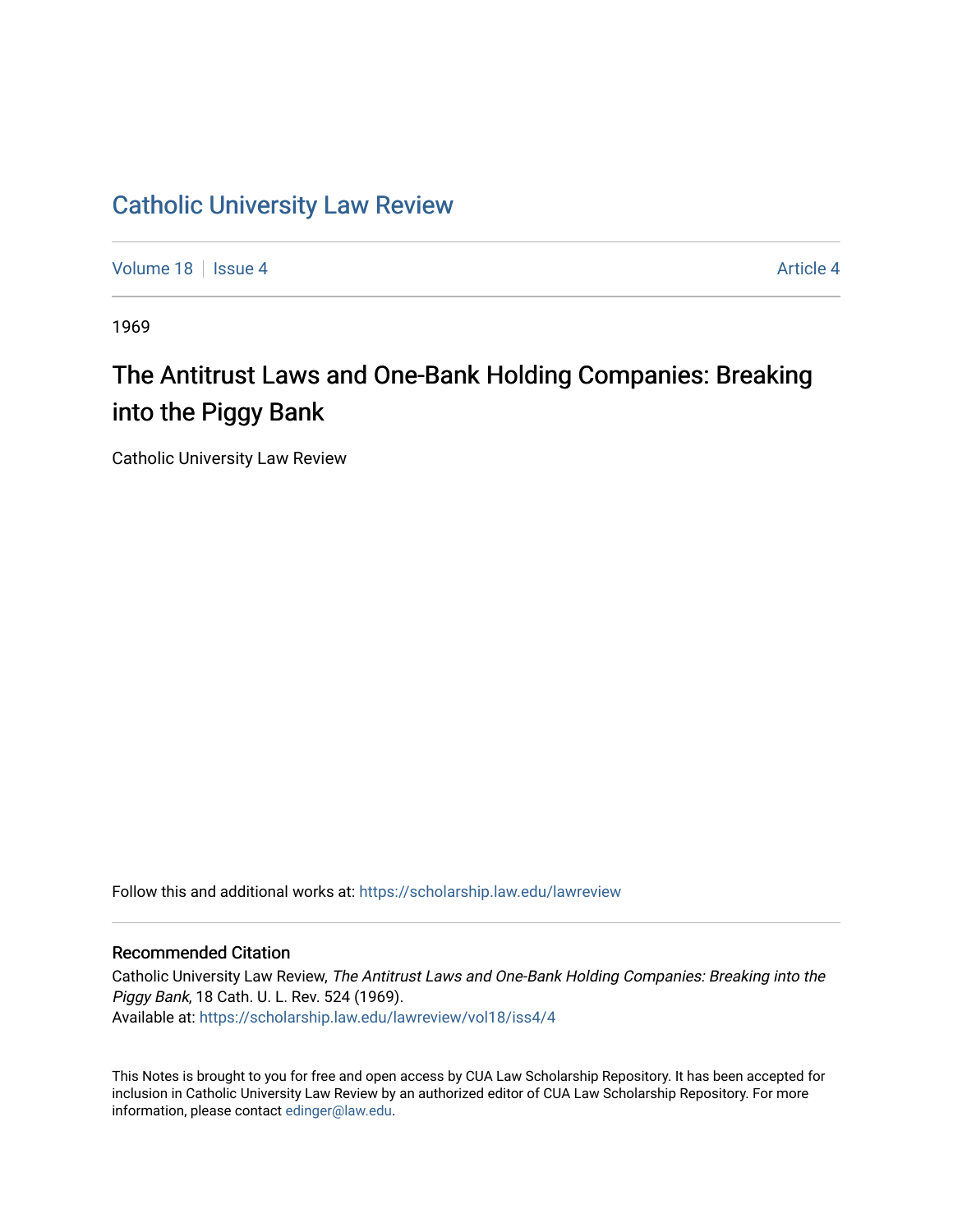### Recent Developments

### The Antitrust Laws and One-Bank Holding Companies: Breaking into the **Piggy** Bank\*

The phenomenon of the one-bank holding company, at one extreme, has been called a "great threat"<sup>1</sup> to our nation; at the other, it has been branded "the most attractive thing that has come down the pike since the mini-skirt."<sup>2</sup> All labels aside, however, the recent proliferation of one-bank holding companies<sup>3</sup> is raising many eyebrows as to their purpose and possible dangers.

Realistically, the purpose underlying the formation of a one-bank holding company is to evade certain bank regulatory statutes,<sup>4</sup> the foremost of which is the Bank Holding Company Act of 1956.5 The Congress has long professed the policy that banks should be restricted to the "business of banking"<sup>6</sup> and should not be allowed to expand their activities to the possible detriment of the banking public.<sup>7</sup> In 1938, President Roosevelt called upon Congress to enact legislation aimed at controlling the activities of bank holding companies,<sup>8</sup> but his request was not fulfilled until Congress passed the Bank Holding Company Act in 1956.9 This Act represented the first comprehensive

4. This was admitted by Mr. William **S.** Renchard, Chairman of the Board of the Chemical Bank New York Trust Company. He asserted that rather than trying to evade the law the bank was taking advantage of the law as it was now written. N. Y. Times, Dec. 31, 1968, at 46, col. 5.

5. 12 U.S.C. §§ 1841-49 (Supp. 111, 1965-67), *amending* 12 U.S.C. §§ 1841-48 (1964) [hereinafter cited as the Act].

6. The term "business of banking" is popular in the banking statutes. *See, e.g.*, National Bank Act § 8, 12 U.S.C. § 24 (  $\parallel$  7) (1964); Federal Reserve Act § 4, 12 U.S.C. § 341 ( $\parallel$  7) (1964). The problem is that no absolute limits have ever been given the term. *But see* National Bank Act § **28,** 12 U.S.C. § **29** (1964), which prohibits, except under certain circumstances, a bank from holding real property.

7. Kirst, *Diversification by National Banks,* 21 STAN. L. REv. 650, 654 (1969).

8. **S.** Doc. No. 173, 75th Cong., 3d Sess. (1938).

9. For a capsule history of proposed bank holding company legislation between 1938 and 1956, see P. HOGENSON, THE ECONOMICS **OF** GROUP **BANKING** 152-54 (1955); **S.** REP. No. 1095, 84th Cong., Ist Sess. 3-4 (1955).

<sup>\*</sup>The author of this Recent Development is the recipient of the Washington D. C. Metropolitan Area Alumni Award for the best Recent Development or Case Note to appear in Volume XVIII.

<sup>1.</sup> Statement of Rep. Wright Patman, Chairman of the House Comm. on Banking and Currency, N. Y. Times, Oct. 16, 1968, at 65, col. 1.

<sup>2.</sup> This is the attitude of Mr. Justin T. Watson, First Deputy Comptroller of the Currency. *See* Janssen, *One-Bank Holding Companies: A Treasury Preoccupation,* Wall Street J., March 11, 1969, at 20, col. 3.

<sup>3.</sup> In 1965 there were 550 one-bank holding companies which held \$15.1 billion in commercial deposits. By 1968 there were 783 one-bank holding companies with \$108.2 billion in commercial bank deposits. *See* STAFF OF HOUSE COMM. ON **BANKING AND** CURRENCY, 91st Cong., ist Sess. REPORT ON THE GROWTH OF UNREGISTERED BANK HOLDING CoMPANIEs-Problems and Prospects 5 (Comm. Print **1969)** [hereinafter cited as STAFF REPORT]. As of Dec. **31,** 1968, 34 of the nation's **100** largest commercial banks had either set up a holding company or had announced plans to do so in the near future. This figure includes the top five commercial banks, with assets totalling approximately \$74 billion. *Id.* at 6. *See also* Washington Post, March **1, 1969,** § D, at **6,** col. **1.**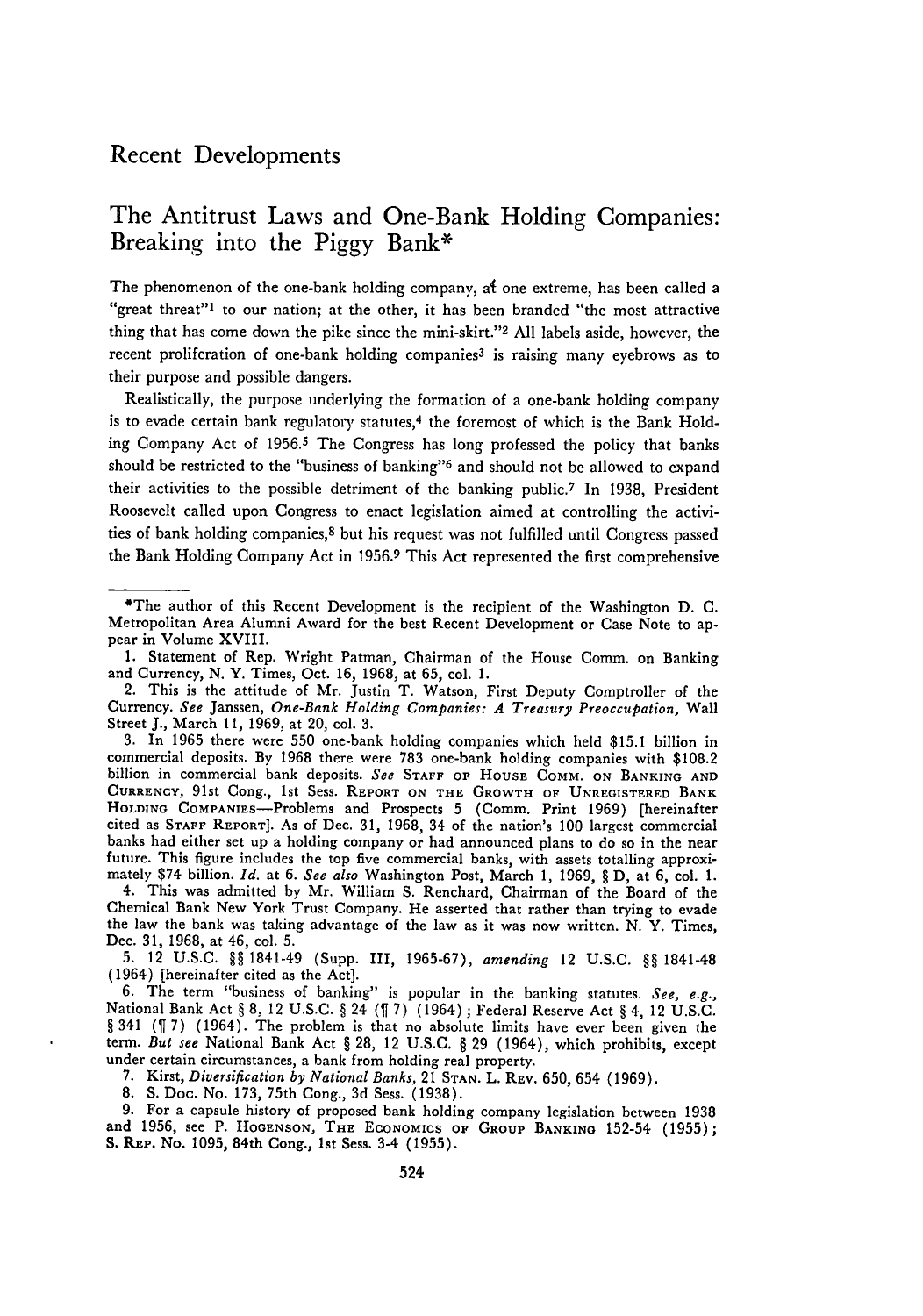treatment of bank holding companies.<sup>10</sup> Its passage was based in part on the philosophy that bank holding companies should confine their activities to management and control of banks, with such activities being consistent with the public interest.11 More important, however, was the belief that "bank holding companies ought not to manage or control nonbanking assets having no close relation to banking."<sup>12</sup> Congress took great pains to ensure the implementation of this philosophy. Section  $4$  of the Act<sup>13</sup> was designed to prohibit a bank holding company from acquiring any nonbanking assets and, for those companies which had acquired such assets before the passage of the Act, there was a provision ordering complete divestiture.14 In addition to this restriction, Section 615 of the Act effectively prohibited a bank which was subject to the control of a holding company from lending either "horizontally" or "vertically," that is, either to its parent company or to a sister subsidiary.<sup>16</sup>

It would appear that Congress had effectively stripped the bank holding company of its most advantageous characteristics, but this is not the case, for the Act is applicable *only* to a bank holding company which holds 25 percent or more of the voting shares of *each* of *two or more* banks.17 This limitation leaves at least two prominent loopholes. First, a holding company is free to acquire as many banks as desired without regulation so long as it does not hold more than 25 percent of the voting shares in any two of them. Use of this technique would probably not present a regulatory problem, for there is little advantage in holding a minority interest in a series of banks. The second loophole, which is more clearly an exemption, is the one-bank holding company. Such a company can completely avoid regulation under the Act if it holds the voting stock in only one bank.<sup>18</sup>

The theoretical justifications for this exemption are questionable. In 1966, while considering amendments to the 1956 Act, the Senate Banking and Currency Com-

10. By § 19 of the Banking Act of 1933, 12 U.S.C. § 61 (1964), Congress made "holding company affiliates" subject to limited Federal Reserve Board control by re- quiring the affiliate to get a voting permit from the Board before being allowed to vote their stock in any member bank. The granting of the permit was conditioned upon the "holding company affiliate" allowing the Federal Reserve Board to examine its relationship to the bank. The effect of this provision was not very profound because it applied only where a member bank was involved and could easily be avoided if the "holding company affiliate" chose not to vote its stock.

- **11. S.** REP. No. 1095, 84th Cong., 1st Sess. 1 (1955).
- 12. *Ibid.*
- **13.** 12 U.S.C. § 1843 (1964).
- 14. 12 **U.S.C.** § **1843(d)** (Supp. **III, 1965-67).**
- **15.** Act of May **9, 1956,** ch. 240, § **6,** 70 Stat. **137** (repealed **1966).**

**16.** In repealing Section **6,** Congress did not completely rescind its prohibitions. Section **23A** of the Federal Reserve Act, 12 **U.S.C.** § 371c (1964), was amended to include bank holding companies. This change is quite dramatic. There is a shift from the absolute prohibitions of Section **6** to the flexible standards of Section 23A, which allows a bank to lend to its parent or sister subsidiary an amount up to ten percent of its capital stock and surplus in the case of any one affiliate and an absolute maximum of 20 percent to all its affiliates.

**17.** Bank Holding Company Act of **1956,** § 2(a), 12 U.S.C. § 1841(a) (1964).

18. At first blush this would not appear to be advantageous to a holding company. But if the bank held is the Bank of America with **\$23.3** billion in assets or the Chase Manhattan Bank with \$16.7 billion, the focus becomes more clear. *See* Washington Post, Mar. **1, 1969,** § D, at **6,** col. **1.**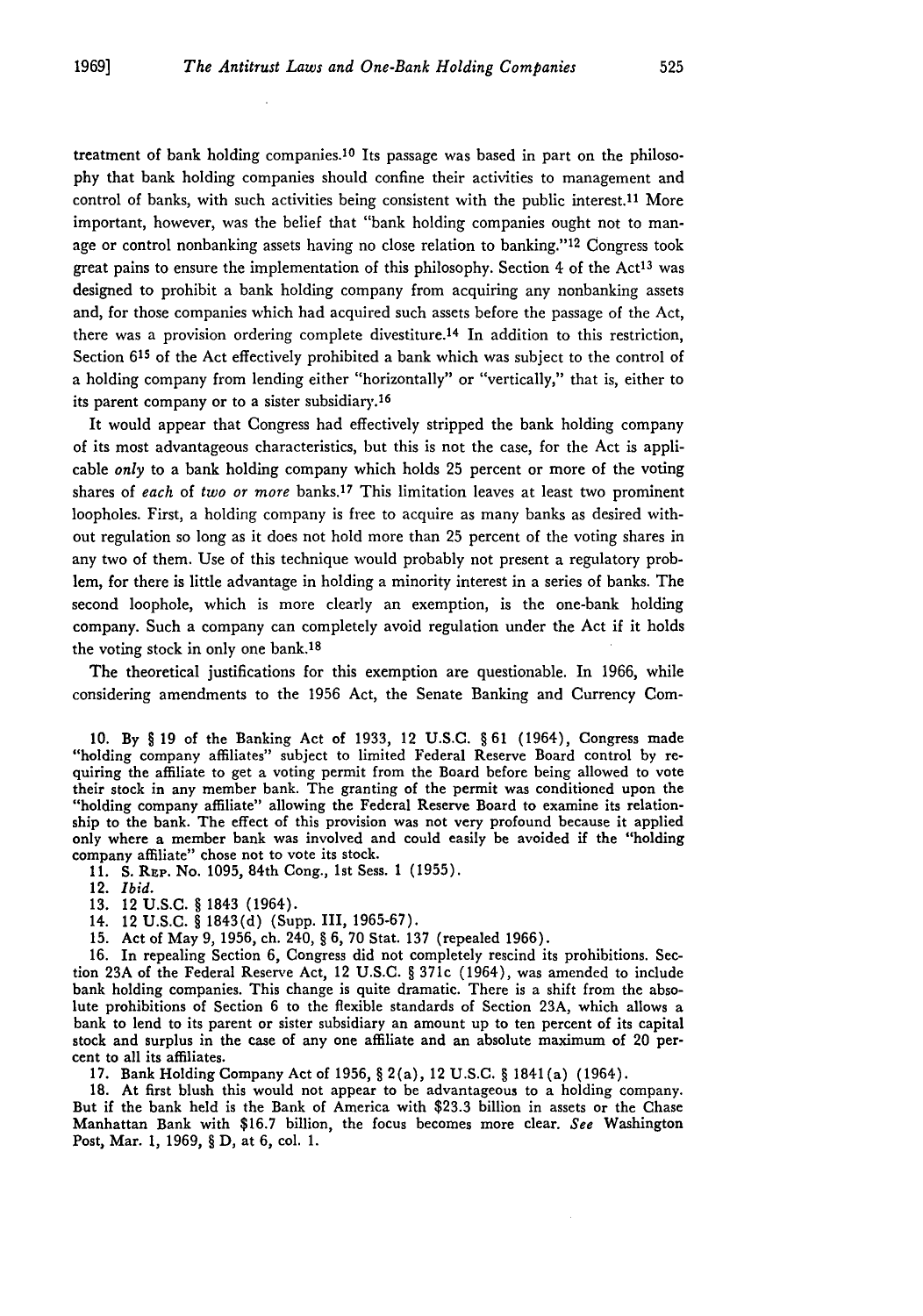mittee concluded that there was no evidence to sustain a finding of abuse on the part of one-bank holding companies, and that "repeal of the exemption would make it more difficult for individuals to continue to hold or to form small independent banks. The repeal of the exemption would, therefore, be likely to result in causing the forced sale of large numbers of banks and in a diminution of competition rather than in an increase of competition."<sup>19</sup> While sounding appealing to a small-business oriented Congress, this argument fails to recognize the potential abuse which may result from continuance of the exemption. In 1955, when the Act was being considered by Congress, Federal Reserve Board Chairman William McChesney Martin opined that a holding company controlling only one large bank may be the cause of far more serious abuse than a company which controls a cluster of smaller banks. Thus, he argued, any definition of a bank holding company should be written to include the one-bank variety.<sup>20</sup> Again, in 1958 the Board of Governors of the Federal Reserve System, in reporting to Congress on the effectiveness of the Act after two years of operation, observed:

[i]f the act related only to regulation of the expansion of bank holding com- panies, such a "two bank" definition would be unobjectionable. It is not adequate, however, to effectuate another major purpose of the statute-divestment of nonbanking interests of bank holding companies. Since a company controlling only one bank is not covered by the definition, it is not required to divest itself of any nonbanking organization it might control. Yet, if it is con- trary to the public interest for banking and nonbanking businesses to be under the same control, the principle is applicable whether the company controls one bank or a hundred banks and the possibility of abuses from such control is the same.<sup>21</sup>

Under current law, a bank which sets up a holding company can become a viable commercial entity, for it is free to invest in nonbanking commercial enterprises<sup>22</sup> by loaning funds to its parent holding company or to a sister subsidiary.<sup>23</sup> This investment ability, however, is only part of the impact on nonbanking commerce. Banks are

19. S. REP. No. 1179, 89th Cong., 2d Sess. 5 (1966).

20. *Hearings on H.R. 2674 (superseded by H.R. 6227)Before the House Comm. on Banking and Currency,* 84th Cong., 1st Sess. 15 (1955). *See also Hearings on S. 880, S. 2350, and H.R. 6227 Before a Subcomm. of the Senate Comm. on Banking and Currency,* 84th Cong., 1st Sess. 45 (1955).

21. **BOARD OF GOVERNORS OF THE FEDERAL RESERVE SYSTEM,** 85th Cong., 2d Sess., **REPORT TO COMM. ON BANKING AND CURRENCY ON BANK HOLDING COMPANY ACT, 8-9** (1958).

22. Mr. R. A. Peterson, President of the Bank of America has indicated that the bank's holding company may become active in leasing, warehousing, mutual funds, land development financing, travel bureaus, and "other industries closely related to financing." **N.** Y. Times, Sept. **18,** 1968, at 59, col. **7.** Bank of America has in fact been granted approval to purchase an 80 percent interest in Digitran Corp., a computer soft- ware company, for \$5 million. *See* 404 **ANTITRUST** & TRADE **REG. REP. A-10** (April 8, 1969). The Chemical New York Corp. (Chemical Bank New York Trust Co.) has indicated that it will seek to enter such nonbanking areas as temporary help, protective serv- ices, automobile rental agencies, cleaning services, oil and gas property appraisals, and computer service bureaus. N. Y. Times, Dec. 31, 1968, at 37, col. 1.

**23.** See discussion *supra* note **16** and 12 **U.S.C.** §§ 371c, d (Supp. III, 1965-67).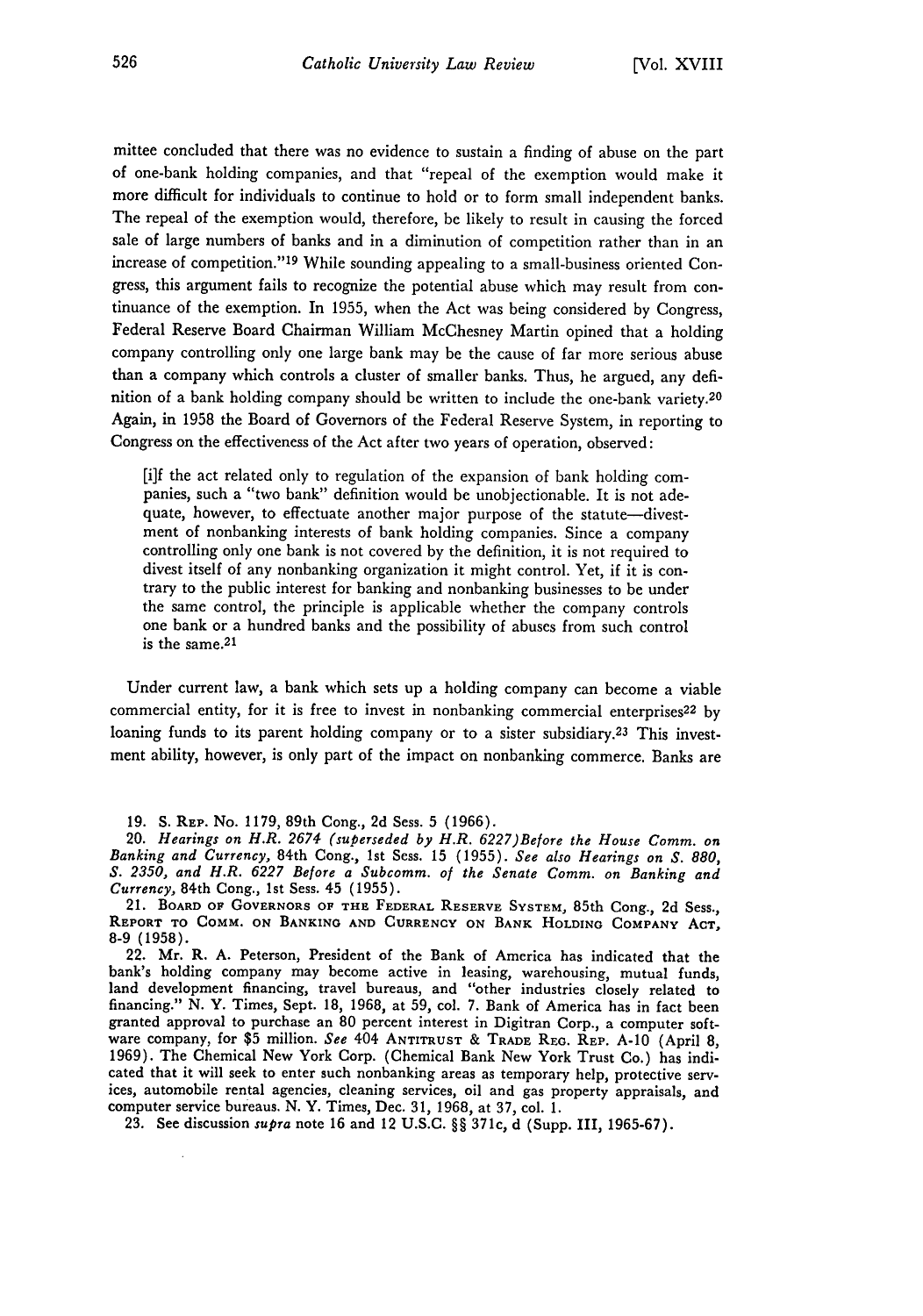the major and in some cases the only source of credit in our economy. The danger of manipulation of this credit system to fullfill the desires of a bank to expand its activities can only have adverse effects upon the nation's competitive economy. There is a real danger that banks which set up holding companies for their own purposes will concentrate their attention on these companies and will sometimes be compelled to extend credit to them "to the detriment of other competitive businesses in the community and possibly also to a degree which would be unsound from a banking viewpoint." 24 "Compelled" lending is perhaps the most subtle of the dangers lurking in the unregulated bank holding company; yet more obvious and important are the antitrust ramifications.

#### *Antitrust Policy*

An inquiry into the antitrust question requires reference to the Bank Merger Act of **1960,25** since one of the purposes of both the Bank Merger Act and the Bank Holding Company Act is to prevent concentration of economic power within the banking system. 26 To enforce this policy against bank holding companies, Congress in **1956** provided that the antitrust laws<sup>27</sup> were to apply to such companies notwithstanding other provisions of the Act.28 This declaration was a recognition **by** Congress of the **<sup>1953</sup>** holding of the Third Circuit Court of Appeals that Section 7 of the Clayton Act<sup>29</sup> is applicable to a bank holding company where it is shown that an acquisition **by** such a company of the stock in another commercial bank tends to lessen competition or create a monopoly.<sup>30</sup> Thus, it became firmly established that a bank holding company could be subjected to antitrust proceedings.

After the passage of the **1956** Act, a two-pronged attack against an acquisition thus was possible—through the Act and through the antitrust statutes.<sup>31</sup> This favorable

24. H. R. REP. No. **609,** 84th Cong., **1st** Sess. **7, 16 (1955).**

**25.** 12 **U.S.C. §** 1828(c) (Supp. **III, 1965-67),** *amending* 12 **U.S.C. §** 1828(c) (1964).

26. Most of the applications filed with the Federal Reserve Board pursuant to Section 3 of the Bank Holding Company Act of 1956, 12 U.S.C. § 1842 (1964), involve a registered holding company seeking to acquire the shares of another bank. *See, e.g., In re* Barnett Nat'l Sec. Corp., **1967 FED. RESERVE BULL. 1913.**

**27.** Sherman Antitrust Act, **15 U.S.C. §§ 1-7** (1964) **;** Clayton Antitrust Act, **15 U.S.C. §§** 12, **13,** 14-21, **22-27** (1964).

**28.** This was provided in the saving provision incorporated into the **1956** Act. *See* Bank Holding Company Act of **1956, § 11, 70** Stat. 146 **(1956),** *as amended,* 12 **U.S.C.** *§* 1849 (Supp. **III, 1965-67).**

**29. 15 U.S.C. § 18** (1964).

**30.** Transamerica Corp. v. Board of Governors, **206 F.2d 163 (3d** Cir.), *cert. denied,* 346 **U.S. 901 (1953).**

**31.** Since the Act was comprehensive, the need for application of the antitrust statutes seldom arose. *See* Bank Holding Company Act of **1956,** *§§* **3,** 4, 12 **U.S.C.** *§§* 1842, 1843 (1964), *as amended,* 12 **U.S.C.** *§§* 1842, 1843 (Supp. **III, 1965-67).** However, in one instance the Federal Reserve Board granted permission for an acquisition which the Department of Justice felt was clearly anticompetitive. In United States v. Marshall **&** Ilsley Bank Stock Corp., **255** F. Supp. **273 (E.D.** Wis. **1966),** the district court held that the Federal Reserve Board was to be the final arbiter as to whether or not the Clayton Act was to **be** invoked against the bank. The court relied on **15 U.S.C. § 21** (a) (1964), which gives the Federal Reserve Board antitrust jurisdiction over those cases which in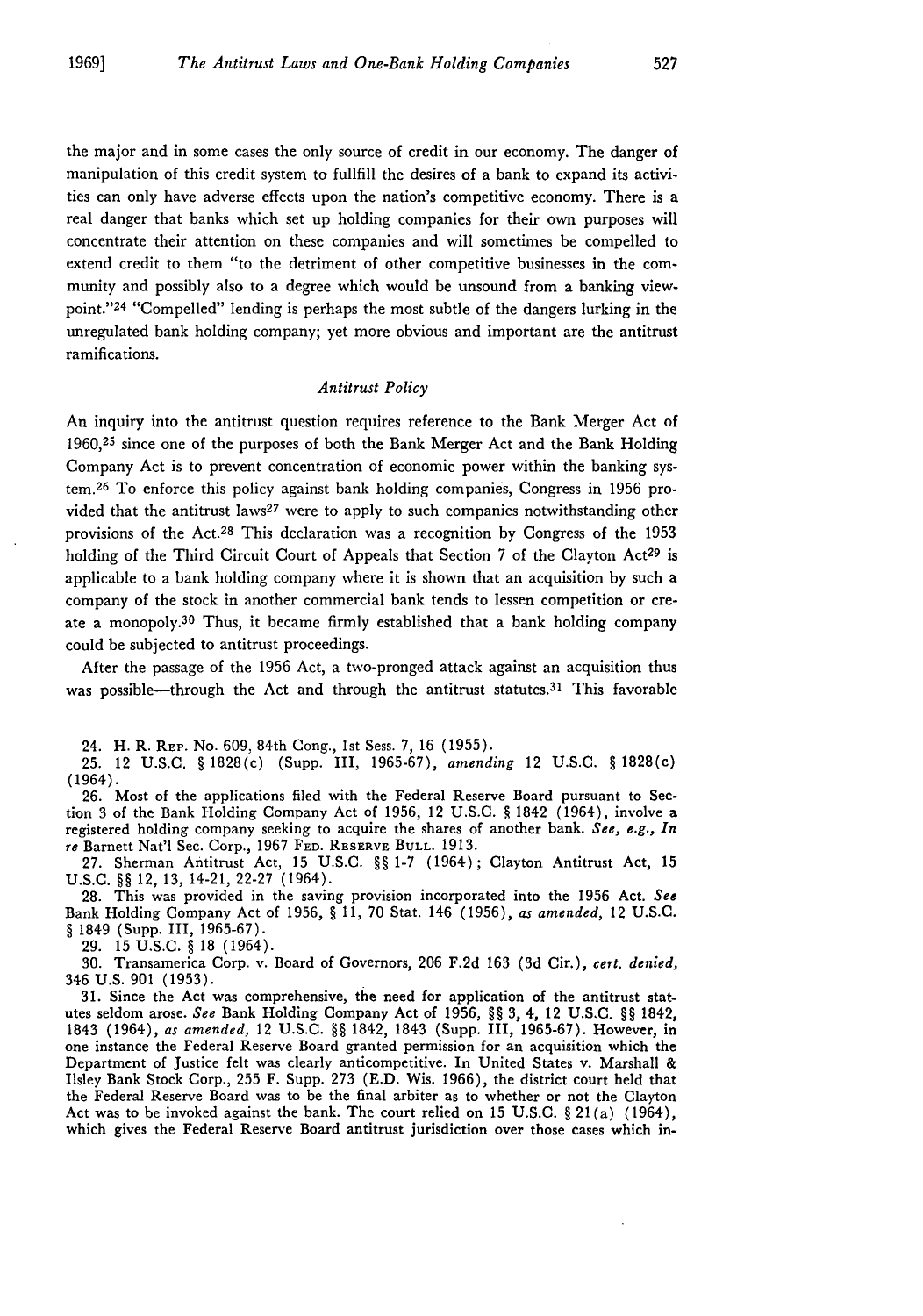situation, however, was to last but ten short years. In 1966, Congress amended the Act, and in so doing undercut the full force of the Clayton Act.<sup>32</sup> Justification for this action was based upon the belief that the antitrust provisions of the Bank Holding Company Act should be consistent with those of the Bank Merger Act as amended in **1966.33**

The above discussion, although not presently relevant to the one-bank holding company in light of its exemption, is germane if the best possible solution to the problem is being sought. On February 17, 1969, Rep. Wright Patman introduced a bill into the House of Representatives<sup>34</sup> which would make the Bank Holding Company Act appli-

32. *See* 12 U.S.C. § 1849(b)-(f) (Supp. III, 1965-67). Subsection (b) provides for a 30 day statute of limitations, *i.e.,* the Attorney General must commence an antitrust action within 30 days from the date an acquisition is approved by the Federal Reserve Board, or he is barred. This provision does not apply to an action brought pursuant to Section 2 of the Sherman Act, 15 U.S.C. § 2 (1964). Should the Attorney General institute an action in time, subsection (e) provides that the court before which the action is pending must apply the same substantive law which the Federal Reserve Board must apply under Section 3 of the Bank Holding Company Act. 12 U.S.C. § 1842(c) (Supp. III, 1965-67).

Section 3 (c) provides that the Board shall not approve any acquisition "whose effect **...** may be substantially to lessen competition, or to tend to create a monopoly, or which in any other manner would be in restraint or *[sic]* trade, *unless* it finds that the anticompetitive effects of the proposed transaction are clearly outweighed in the public interest by the probable effect of the transaction in meeting the convenience and needs of the community to be served." (Emphasis added.) Thus, even **if** a transaction clearly violates Sherman or Clayton, it will be allowed if an overriding public interest can be shown. The Supreme Court, interpreting these same provisions under the Bank Merger Act has held that the burden of proving an overriding public interest is upon the bank. United States v. First City Nat'l Bank, 386 U.S. 361 (1967). *See also* United States v. Third Nat'l Bank, 390 U.S. 171 (1968).

33. Compare the Bank Merger Act of 1966 § 1, 12 U.S.C. §§ 1828(c) (7) (A),(B) (Supp. **III,** 1965-67), with the Bank Holding Company Act of 1966 § 11, 12 U.S.C. § 1849(c)-(e) (Supp. III, 1965-67). The Department of Justice vehemently argued that there was no justification for such a consistent application. The argument was based upon the fact that the 1966 amendment to the Bank Merger Act of 1960 was a reaction by Congress to United States v. Philadelphia Nat'l Bank, 374 U.S. 321 (1963), which held that Section 7 of the Clayton Act was applicable to bank mergers. On the other hand, Congress felt the antitrust laws should be applicable to bank holding companies when it passed the Bank Holding Company Act in 1956. This was evidenced by the inclusion of the saving provision (12 U.S.C. § 1849(a) (Supp. III, 1965-67), *formerly,* 70 Stat. 146 (1956)). *See* Letter from Attorney General Ramsey Clark to former Chairman **A.** Willis Robertson of the Senate Committee on Banking and Currency, May **18, 1966** (112 **CoNG.** REC. **12,385,** 89th Cong., **2d** Sess. **(1966)).** It is interesting to note that the amendments to Section **11** of the Bank Holding Company Act of **1956** were "tacked on" after the hearings and after the House report, during consideration in the Senate Committee on Banking and Currency. See the remarks of Senator Phillip Hart, 112 **CONG.** REc. 12,433-34, 89th Cong., **2d** Sess. (1966).

34. H.R. **6778,** 91st Cong., **1st** Sess. **(1969).**

volve banks, banking associations and trust companies. The Supreme Court disagreed, however, and reversed, 387 U.S. 238 (1967), relying upon the reasoning in United States v. First City Nat'l Bank, 386 U.S. 361 (1967), to the effect that an agency ruling is not determinative in light of the statutory provision for de novo judicial review. *Id.* at 368.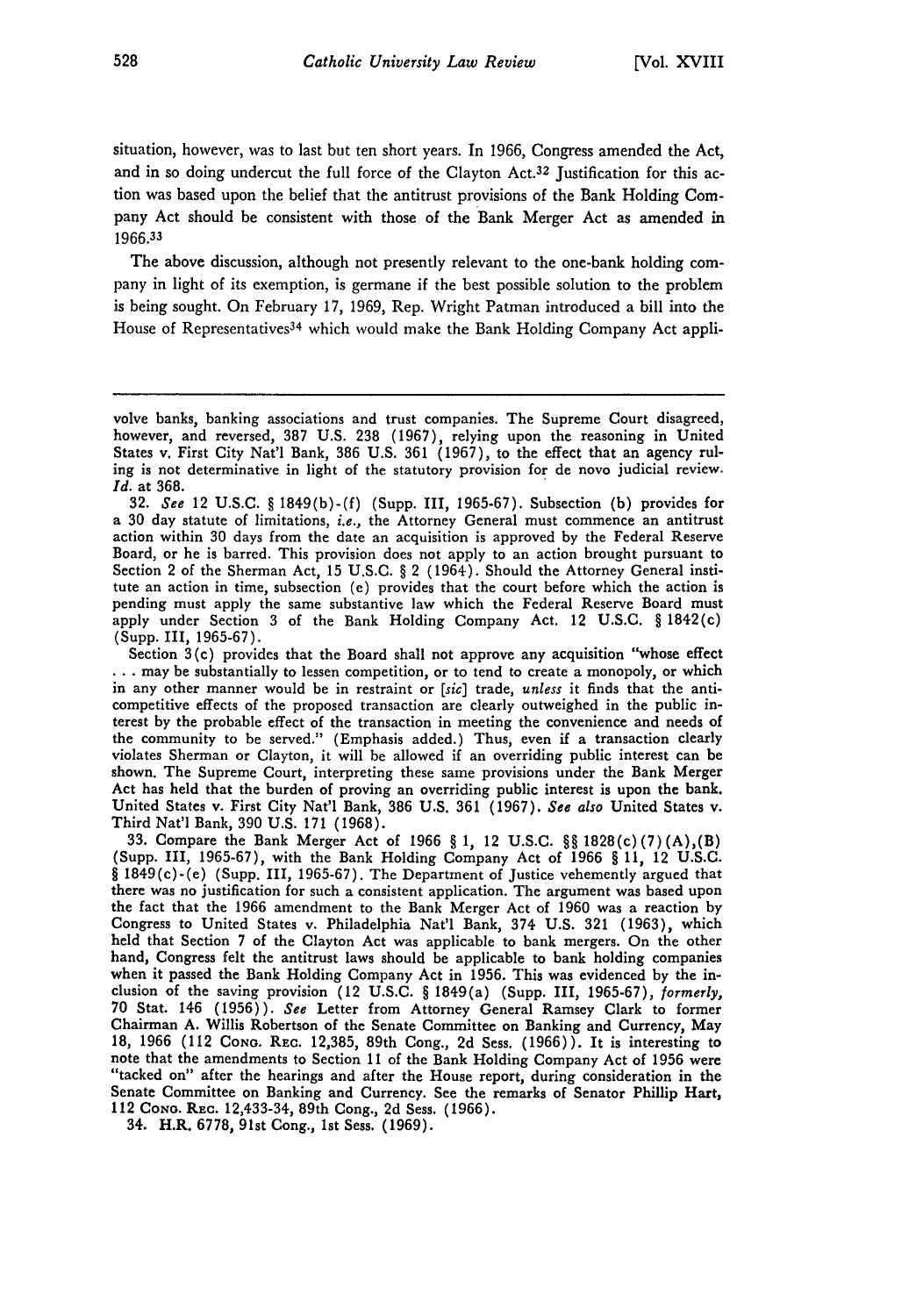cable to a holding company controlling *any* bank.35 By adopting this approach, Representative Patman hopes to prevent the abuse which can result from the present loopholes 36 and in so doing to effectuate the purposes of the **1956** Act.

**A** somewhat different approach has been recommended **by** Senator William Proxmire in a bill introduced into the Senate on February **18, 1969.37** Although he recommends that the one-bank holding company be made subject to the Act, he adopts this only as a temporary approach to the problem. 38 The Senator is of the opinion that the one-bank holding company phenomenon is a reaction **by** the banks to the strict regulations presently applicable to the banking industry. Based upon this philosophy, he does not think that an adequate solution can **be** achieved solely **by** the inclusion of the onebank holding company in the Act.<sup>39</sup> It is his belief that any nonbanking acquisition "must **be** considered on its own merits and the competitive impact of bank entry must be carefully assessed." 40 From a policy standpoint then, it seems to this author that it will be better to deal with the problem through the antitrust statutes.<sup>41</sup>

Confronted with these two potential solutions, it is clear that a straight antitrust approach would offer the better and more effective solution.42 Pursuant to Representative Patman's proposal, the one-bank holding company would **be** granted the opportunity to defend against charges of antitrust violations if it can show that an acquisition will serve the "convenience" and "needs" of the community.<sup>43</sup> There can be no possible justification for giving a holding company this privilege, especially when its activities have extended beyond the sphere of bank related business. **A** holding company is a corporation like any other, and the fact that a bank is one of its subsidiaries should not be the basis for special treatment, especially with regard to application of the antitrust statutes. 44

Application of the antitrust statutes would require a case-by-case approach. **Al**though this process would undoubtedly be slow and complicated compared with mere inclusion of the one-bank holding company in the Bank Holding Company Act, it affords a mechanism more finely attuned to prevention of abuses which may result

- 36. See 115 **CONG.** REc. H903, 91st Cong., 1st Sess. (daily ed. Feb. 17, 1969).
- 37. **S.** 1052, <sup>9</sup> 1st Cong., 1st Sess. (1969).
- **38.** *See* **115 CONo.** REc. S1696, 1698, 91st Cong., 1st Sess. (daily ed. Feb. 18, 1969).
- **39.** *Id.* at S1697.
- 40. *Ibid.*

41. Senator Proxmire's proposal is indeed complex. He believes that a new institutional framework for assessing competitive effects is necessary as the existing bank regulatory agencies are ill-equipped to make such judgments. The Senator also seems to be of the opinion that present antitrust policy must also be re-evaluated. *Ibid.* The bill calls for the creation of a National Committee on Banking. This committee will appraise the role of banking in the national economy. *Id.* at S1698.

42. *See* Comment, *Bank Charter, Branching, Holding Company and Merger Laws: Competition Frustrated,* 71 **YALE** L.J. 502, 535 (1962); Berle, *Banking under the Anti-Trust Laws,* 49 COLUM. **L.** REv. 589, 602-03 (1949). *But see* Mogel, *Bank Mergers and the Antitrust Laws,* 17 AM. **U.L.** REv. **57** (1967).

43. *See* note 32 *supra* and accompanying text.

44. It is maintained that the antitrust statutes apply to banking in exactly the same way as they apply to other businesses. *See* Seeley, *Banks and Antitrust,* 21 Bus. LAW. 917, 921 (1966). *See also* United States v. Philadelphia Nat'l Bank, 374 U.S. 321, 352 **(1963).**

**<sup>35.</sup>** Id. *§* **l(a).**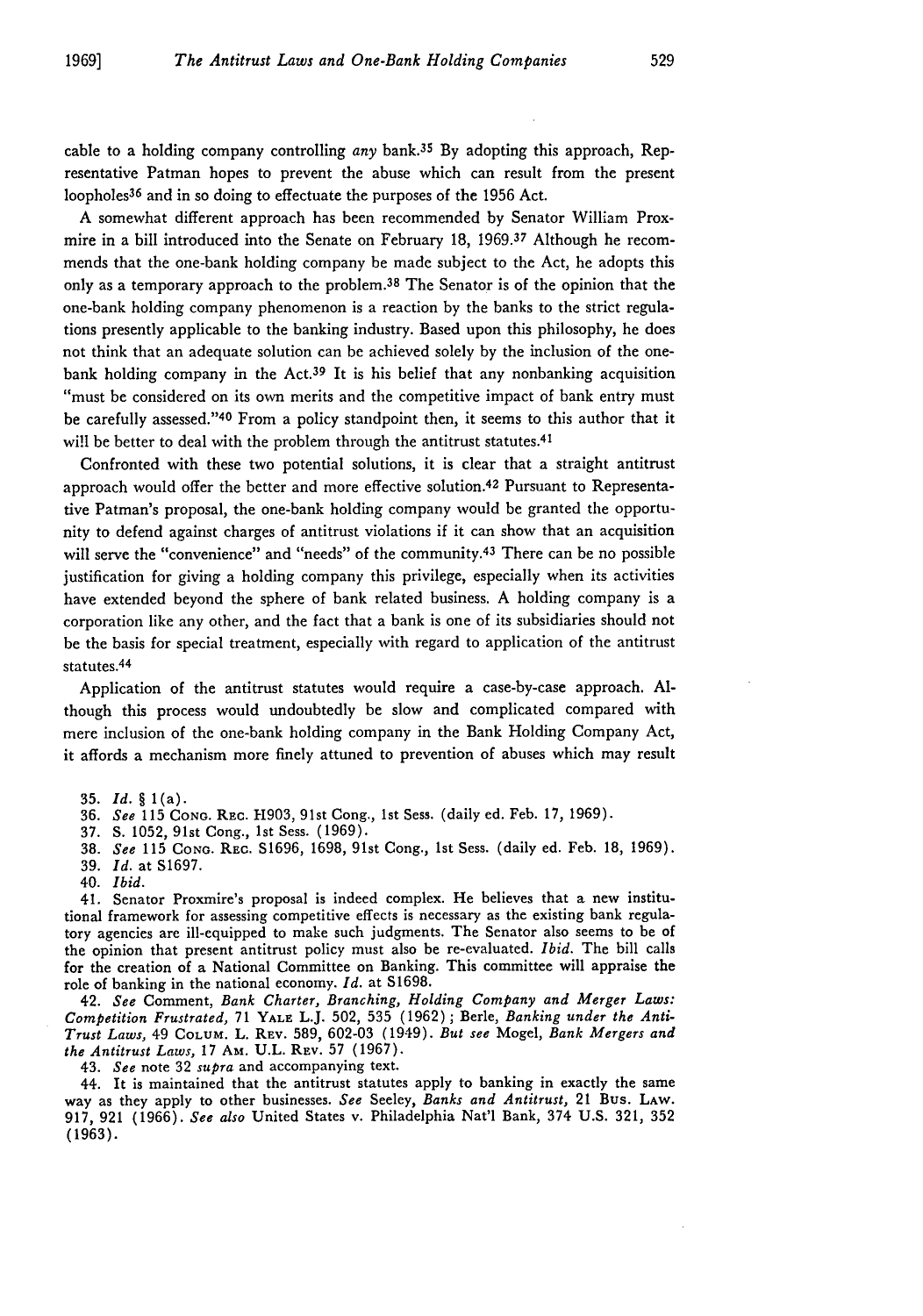from the utilization of the one-bank holding company device. Since proliferation of the large one-bank holding companies did not begin until the summer of 1968,45 actual abuses cannot be pinpointed. The following anticompetitive effects may, however, result if the one-bank holding company remains unregulated.

### *Anticompetitive Effects of One-Bank Holding Companies*

Aside from factors previously mentioned, 46 others compel the forceful application of the antitrust laws. The foremost perhaps is the so-called "tie-in" arrangement whereby a bank "ties" an essential bank service-e.g., the extension of credit-to the purchase of other services from either the bank, its parent holding company, or a sister subsidary.<sup>47</sup> The obvious effect of such an arrangement is to channel business to the other participants in the holding company structure to the detriment of other businesses competing within the same geographical area. The anticompetitive effect is brought more clearly into view if the bank is the only source of the necessary service within a particular area. The Department of Justice has reacted strongly against such arrangements, arguing that they constitute an effective restraint of trade<sup>48</sup> and therefore are in direct violation of Section 1 of the Sherman Antitrust Act.<sup>49</sup>

Application of the Sherman Act is difficult however, because of its requirement that an action be presently in restraint of trade before there is a violation.<sup>50</sup> This showing of present restraint is not required under Section 7 of the Clayton Act.<sup>51</sup> All that need be shown is that a particular transaction will tend to lessen competition or restrain trade.<sup>52</sup> Thus, Section 7 of the Clayton Act is designed to prevent an anticompetitive

45. As of Sept. 1, 1968, there were 684 one-bank holding companies which held \$17.8 billion in total deposits. Between Sept. 1, 1968 and Dec. 31, 1968, seven new one-bank holding companies were formed and 92 were proposed. These figures represent \$90.4 billion in bank deposits. *See* **STAFF** REPORT, *supra* note 3, at 7.

46. *See* note 25 *supra.*

47. *See* Kirst, *Diversification by National Banks, supra* note 7, at 656 (1969). The potential abuses of this "tie-in" arrangement were recognized by Rep. Wright Patman. His bill, H.R. 6778, would amend the Federal Deposit Insurance Act to prohibit a bank, a bank holding company, or any subsidiary of a bank holding company from conditioning an agreement to provide a customer one bank service on the requirement that the customer agree to give the bank, or another subsidiary of the parent holding company, business in other areas.

48. *See, e.g.,* United States v. General Motors Corp., 121 **F.2d 376** (7th Cir.), *cert. denied,* 314 U.S. **618** (1941) (auto manufacturer's coercion of dealers to finance their wholesale purchases through a particular finance company held violative of Section 1 of the Sherman Act). Private parties have also been successful in challenging "tie-in" arrangements. *See* Fortner Enterprises, Inc. v. United States Steel Corp., **89 S.** Ct. **1252** (1969). The "tie-in" arrangement is similar to the reciprocal purchasing agreement, forbidden by Section **3** of the Clayton Act 15 U.S.C. § 14 (1964). *See* United States v. Ingersoll-Rand Co., **218** F. Supp. **530** (W.D. Pa.), *aff'd,* **320** F.2d **509 (3d** Cir. **1963).** "Tie-in" arrangements have been called illegal per se. C. **KAYSEN** & **D.** TURNER, **ANTITRUST POLICY: AN ECONOMIC AND LEGAL ANALYSIS** 146-47 **(1965).**

49. 15 U.S.C. § 1 (1964).

50. Section 1 reads, "Every contract, combination . . . or conspiracy, in restraint of trade . **.. ."**

**51. 15** U.S.C. § 18 (1964).

52. **ATT'Y GEN. NAT'L** COMM. **ANTITRUST REP.** 115-18 (1955).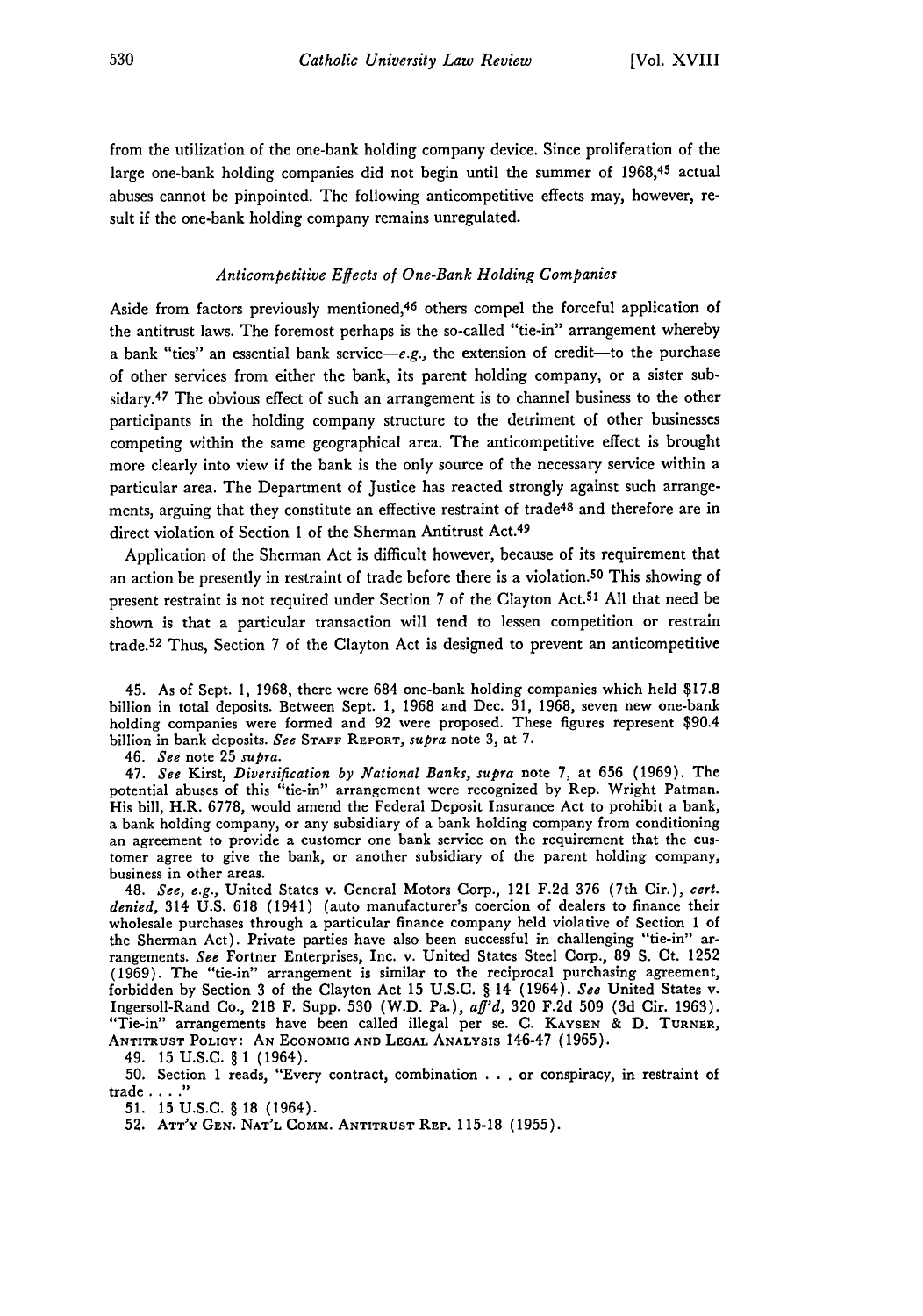transaction before it can effectively **be** consummated.5 3 The criteria which courts have utilized to determine whether or not a transaction will have long-run anticompetitive effects are many and varied; yet most of them can be effectively applied to transactions involving a one-bank holding company.

In *United States v. Wilson Sporting Goods Co.*,<sup>54</sup> the district court issued a preliminary injunction blocking a proposed merger between Wilson, the leading manufacturer of sporting goods in the nation, and another corporation which was a leader in the manufacture of gymnastic equipment, an area into which Wilson desired to expand. The court based its decision in part upon the fact that the proposed merger would prevent market entry by a potential competitor-*i.e.*, Wilson.<sup>55</sup> This, the court reasoned, ultimately lessened potential competition within this particular market.

It is not difficult to envision a similar set of circumstances in a case involving a onebank holding company where market entry is more likely to be accomplished **by** way of acquisition rather than **by** formation. This fact, taken in combination with others, may lead a court to decide that the holding company, instead of increasing competition **by** entering the market as a "new" competitor, is effectively reducing the level of competition.5 6 This is not to say, however, that a "new" entrant will automatically **be** sanctioned. The entry into the market of a **highly** financed holding company may have the effect of dissuading a smaller potential competitor from entering the same market.57 Consider, for example, the case of a "small" independent businessman who wishes to invest some of his capital in speculative real estate transactions but is hesitant to do so because his foremost competitor is the Bank of America, acting through a holding company.58 Coupling this possibility with the entry problem discussed above, clearly the mere presence of a one-bank holding company at the doorstep of a nonbanking commercial activity reduces potential competition to a significant degree.

The potential entry problems affect competition primarily from the "outside"-i.e., the addition of a "new" independent competitor to an existing market is prevented. **A** far more dangerous reaction may occur within the market; existing participants in the market may seek to create a formidable competitive mechanism in the hope that they can maintain their relative competitive position within the market. Thus entry into a

**53.** *Ibid. See also* **FTC** v. Procter **&** Gamble Co., **386 U.S. 568, 577 (1967).**

54. **288** F. Supp. 543 **(N.D. Ill. 1968).** For a treatment of the problems presented **by** the *Wilson* case, see **18 CATHOLIC U.L. REV. 219 (1968).**

**55.** United States v. Wilson Sporting Goods Co., **288** F. Supp. 543, **562-63 (N.D.** Ill. **1968).**

**56.** Suppose, for example, that a bank holding company desires to enter the auto leasing business. Instead of forming its own leasing company, it acquires either Hertz or Avis. Surely the holding company has lessened competition to the degree that it would have advanced had a "new" entrant been formed. For an example **of** how a court might treat such a transaction, see General Foods Corp. v. **FTC, 386 F.2d 936 (3d** Cir. **1967).**

**57.** *See* Turner, *Conglomerate Mergers and Section 7 of the Clayton Act,* **78 HARV.** L. **REV. 1313, 1356 (1965).** *See also* United States v. Wilson Sporting Goods Co., **288** F. Supp. 543, **557 (N.D.** Ill. **1968).**

**58.** One-bank holding companies are more inclined to enter into real estate transactions than any other nonbanking, nonfinancial area of activity. For example, as of Sept. **1, 1968, 111** out of **397** one-bank holding companies which engage in nonbanking, nonfinancial activities were engaged in leasing and operating real estate. *See* **STAFF REPORT,** *supra* note **3,** at **51.**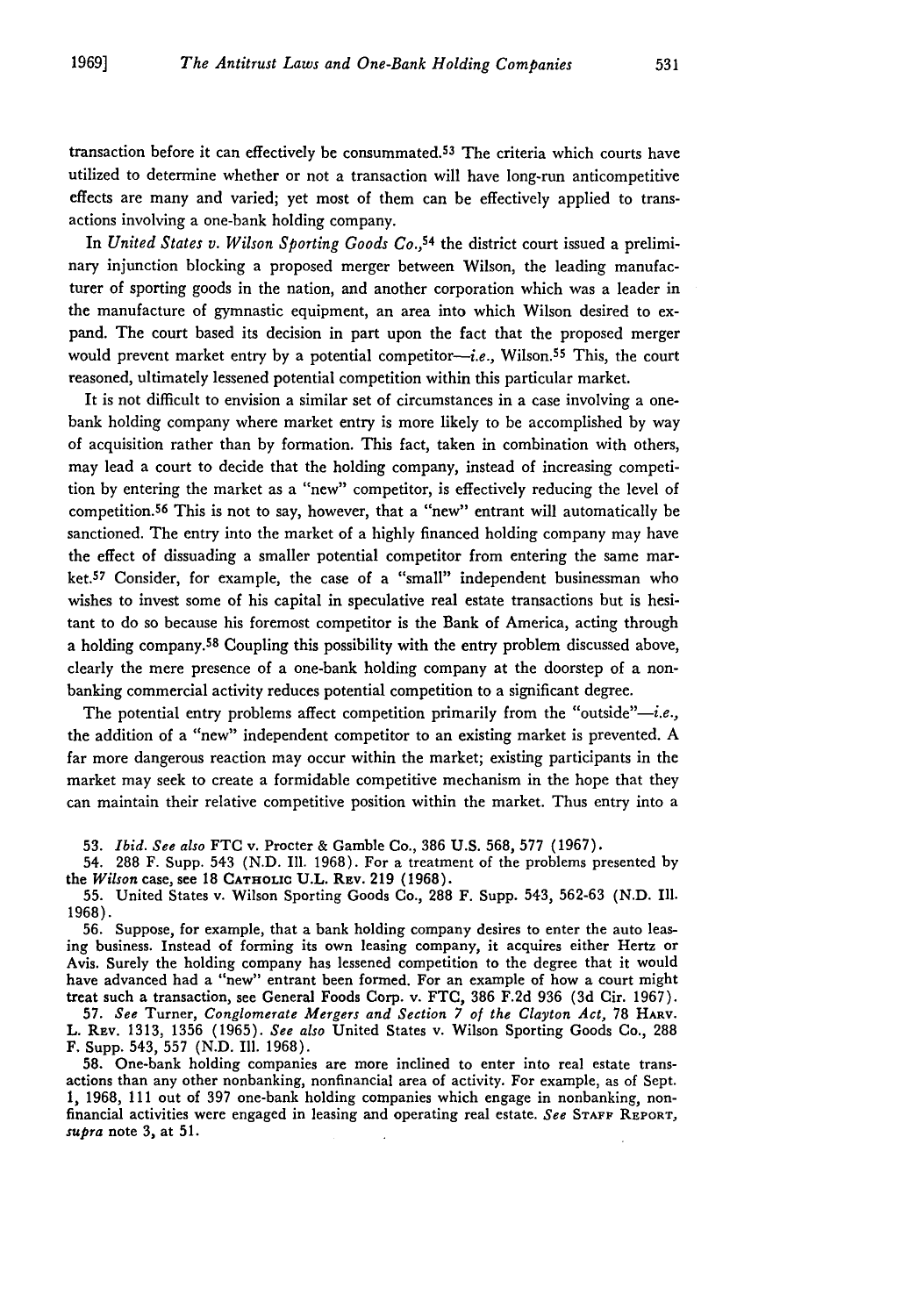given commercial area **by** a one-bank holding company may trigger a series of responsive mergers,<sup>59</sup> finally resulting in market control becoming concentrated in two or more commercial "giants." This type of activity will only further raise the barriers against successful market entry and increased competition **by** existing potential entrants. The court in *Wilson* recognized this when it said, "[s]uch a trend would decrease the possibility of long run deconcentration of [an] industry by eliminating potential additional competitors, and would tend to decrease existing competition **by** eliminating as potential competitors the very firms on the edge of the market who are able to exert an effect upon the pricing decision of existing firms." 60 There is also the possibility, the court reasoned, that competing giants may tend to reach different competitive decisions than would smaller firms in a more **highly** competitive market. This is especially true where the threat of entry **by** other possible competitors has been substantially diminished.<sup>61</sup>

**All** of the criteria thus far discussed, taken singularly,62 would probably not constitute anticompetitive effects sufficient to hold a proposed aquisition **by** a one-bank holding company violative of Section **7** of the Clayton Act. These criteria however, cannot be considered separately but are dependent upon, and complementary to each other. This being the case, it is clear that the entry of a one-bank holding company, being a combination comprised of both commercial skill and financial power, may have an inherent deleterious effect upon competition but whether or not these effects are sufficient to restrain such an entry can only be determined after due consideration is given to the facts of a particular case. In those situations where anticompetitive effects are found, the appropriate remedies can be obtained under existing antitrust legislation.<sup>63</sup>

Another approach which should be considered is based upon the hypothesis that a distinction should **be** made between entry **by** a one-bank holding company into an area closely related to its financial activities and entry into a strictly commercial area.<sup>64</sup>

60. United States v. Wilson Sporting Goods Co., 288 F. Supp. 543, 558 **(N.D. Ill.** 1968).

61. *Ibid.*

**62.** With the possible exception of the "tie-in" arrangement. *See* note 48 *supra* and accompanying text.

63. Section 11(b) of the Clayton Act, **15** U.S.C. § 21(b) (1964) provides for the issuance of a cease and desist order requiring a person to cease and desist from violating the Act and to divest himself of stock or other capital or assets held in violation of Section **7** of the Act.

64. This distinction has been incorporated in the administration bill introduced into both the House and the Senate on March 24, 1969. *See* **S.** 1664, 91st Cong., **1st** Sess. § 4 **(1969);** H.R. **9385,** 91st Cong., Ist Sess. § 4 **(1969).** This bill would require that the three bank regulatory agencies determine together whether or not an acquisition is financially related, with each agency having a veto power. This procedure is not presently desirable since each agency has a different attitude toward the one-bank holding company. The Federal Reserve Board favors strict regulation while the Comptroller of the Currency is more disposed to allowing the expansion of such companies in the belief that they are conducive to a healthy economy. The Federal Deposit Insurance Corp. takes a middle ground, i.e., that the one-bank holding company may be good for the

**<sup>59.</sup>** In *Brown Shoe Co. v. United States,* **370 U.S.** 294, 343-44 (1962), the Supreme Court noted that the possibility that a given merger will foster other mergers, thus leading to further concentration of economic power, is a relevant factor in assessing the anticompetitive effects of that merger.